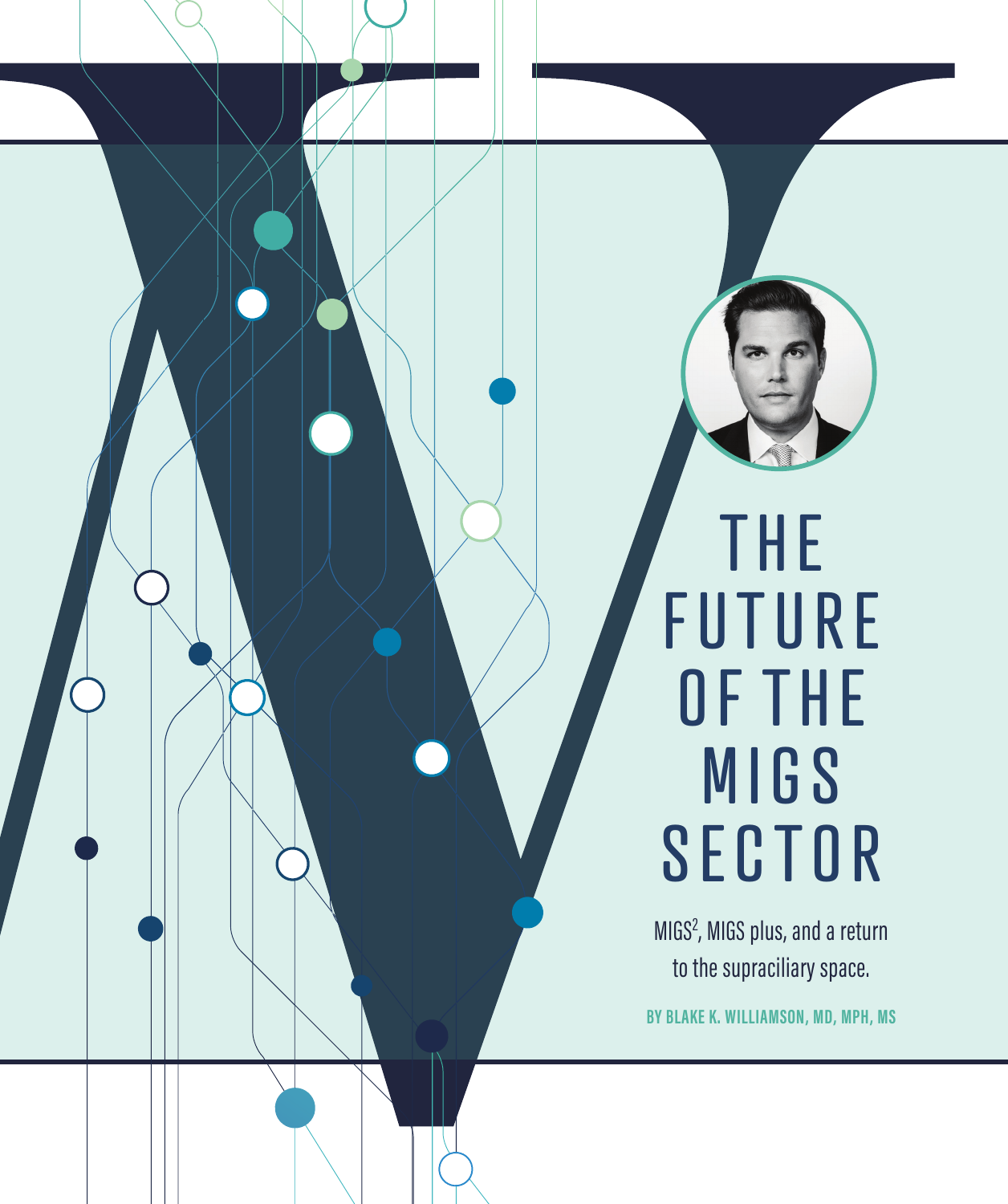*MIGS*

or most ophthalmic surgeons, the<br>annual ASCRS meeting in May was<br>a good time to rekindle the flame<br>for innovation in ophthalmology.<br>Specifically for me, the meeting<br>gave me an opportunity to take a closer or most ophthalmic surgeons, the annual ASCRS meeting in May was a good time to rekindle the flame for innovation in ophthalmology. Specifically for me, the meeting look at innovations in several eye care sectors that pertain to my practice, including microinvasive glaucoma surgery (MIGS), and it helped me to identify what's hot now and what's sure to be hot in the years ahead.

The most obvious hot topics in the MIGS sector are the introductions of the iStent inject (Glaukos) and the Hydrus Microstent (Ivantis). Other trends that have started to surface include combining MIGS procedures, which I like to call *MIGS2* or *MIGS on MIGS*, and *MIGS plus*, a term I like to use for minimally invasive filtering procedures for glaucoma management.

## A BREAKDOWN OF TOP TRENDS

s **Stenting.** As evidenced by the interest in the iStent inject and the Hydrus Microstent, the focus in MIGS is turning toward stenting the trabecular meshwork as minimally invasively as possible. The advantage of this strategy is that one can leave as much of the ocular anatomy as possible in its normal physiologic state.

With devices like the iStent inject in particular, stenting has also become a more intuitive procedure compared to the first-generation device. The learning curves are now shorter, meaning more cataract surgeons may feel comfortable implanting these devices at the time of cataract surgery in patients with concomitant glaucoma.

**Example 3 and 5 are streament in pseudophakes.** Another trend in MIGS is treating



Figure. Placement of a second iStent inject during a MIGS<sup>2</sup> procedure (left). The Omni device is threaded through Schlemm canal during the same MIGS<sup>2</sup> procedure (right).

pseudophakic glaucoma patients. The number of glaucoma patients who have already had cataract surgery is on the rise, which is drawing the attention of a lot of companies. In the future, I anticipate an increase in the number of new MIGS products that are designed for routine maneuvers, for instance dilating Schlemm canal, in this patient population. The Kahook Dual Blade (New World Medical) and the Omni Glaucoma Treatment System (Sight Sciences) continue to gain widespread acceptance among many of my colleagues looking to perform pseudophakic MIGS.

▶ **MIGS<sup>2</sup>**. As surgeons become more comfortable with MIGS, a third area that is gaining traction is the combination of multiple microinvasive procedures in one eye to maximize IOP lowering. One MIGS<sup>2</sup> option is to combine viscodilation of Schlemm canal over 360º (iTrack, Ellex) with the implantation of two iStent Trabecular Micro-Bypass Stents (Glaukos, see *Watch It Now*). Another is to combine use of the Omni with placement of two iStent injects (see *Watch It Now*; Figure).

Combining multiple MIGS procedures in the same eye to target the outflow pathway, while already in the eye for cataract surgery, can be an especially useful strategy in patients who have

more moderate to advanced primary open-angle glaucoma and are in need of a greater reduction of IOP than can be provided by a single MIGS procedure.

**MIGS plus.** A lot of people are getting excited about the MiniJect supraciliary device (iStar Medical). The soft, flexible, microporous stent is implanted in the supraciliary space, but a very small part of the device remains in the anterior chamber. In the company-sponsored first-in-human STAR-I study, patients achieved an average IOP reduction of 32.6%, to a mean of 15.6 mm Hg, at 1 year postoperative. Also at 1 year, 75% of patients were able to discontinue using topical medication, and corneal endothelial cell loss was minimal (mean change from baseline, -2%).<sup>1</sup>

What I like about this device is that it gives practitioners a chance to re-explore the supraciliary space after Alcon's withdrawal of the CyPass Micro-Stent from the market. The iStent Supra (Glaukos) is also on the horizon, so at least two relevant devices may become available for this space.

s **The subconjunctival space.** Let's not forget about the subconjunctival space. In addition to the new ab externo approach to implanting the Xen Gel Stent (Allergan) that is becoming all the rage, the MicroShunt (Santen,